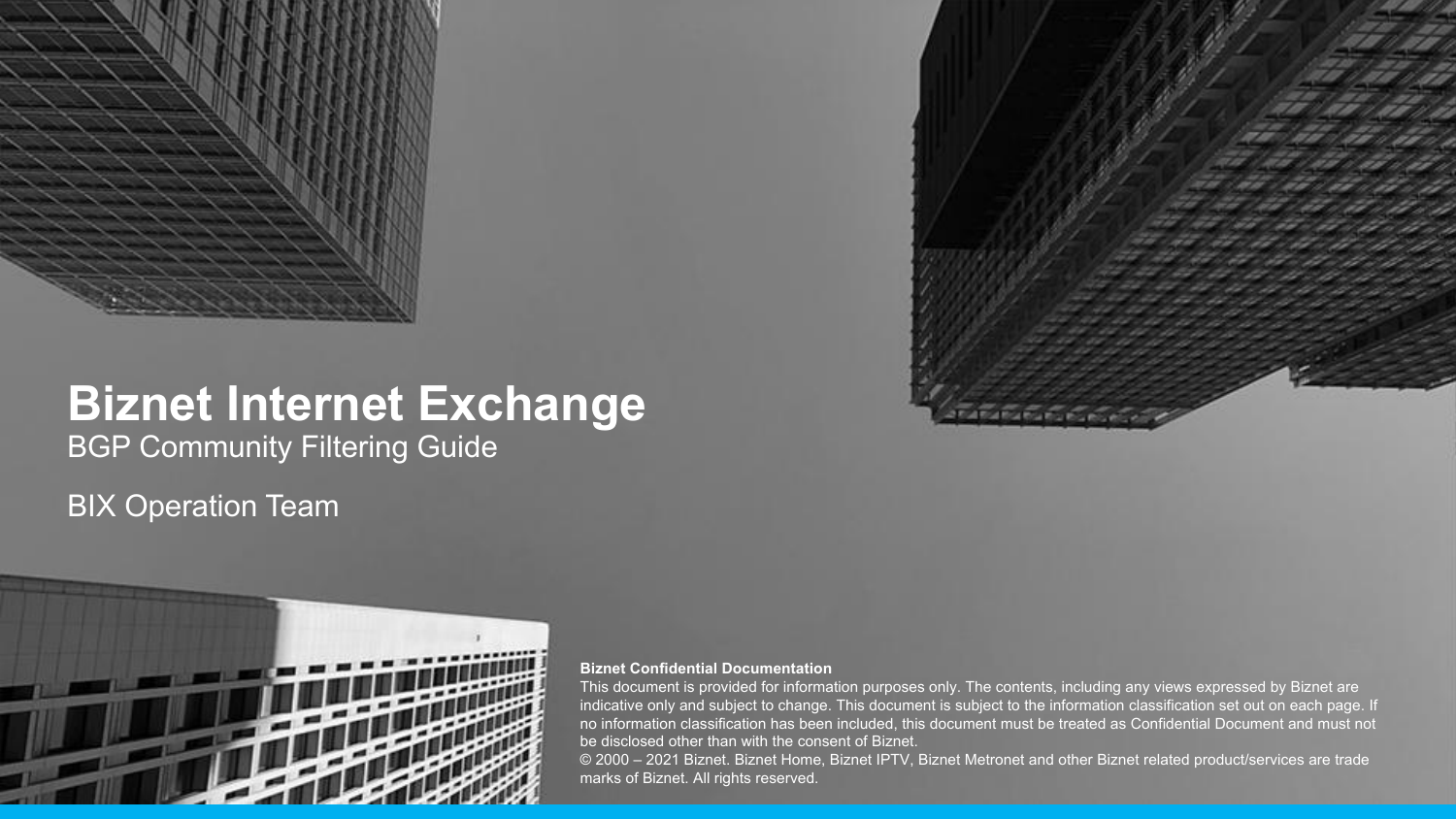#### **BGP Community Filtering Guide**

Biznet Internet Exchange offers a set of BGP communities for peers using our Route-Servers.

By tagging your prefixes with specific communities, you can influence how and to whom the Route-Servers advertise your prefixes to.

Once you are connected, feel free to contact the Biznet Internet Exchange Operations team if you want to learn more about using our BGP communities.

BGP Communities can be used to control various functions of the route server. With these communities, you can:

- Control the redistribution of advertised prefixes, based on an ASN
- Prepend your own ASN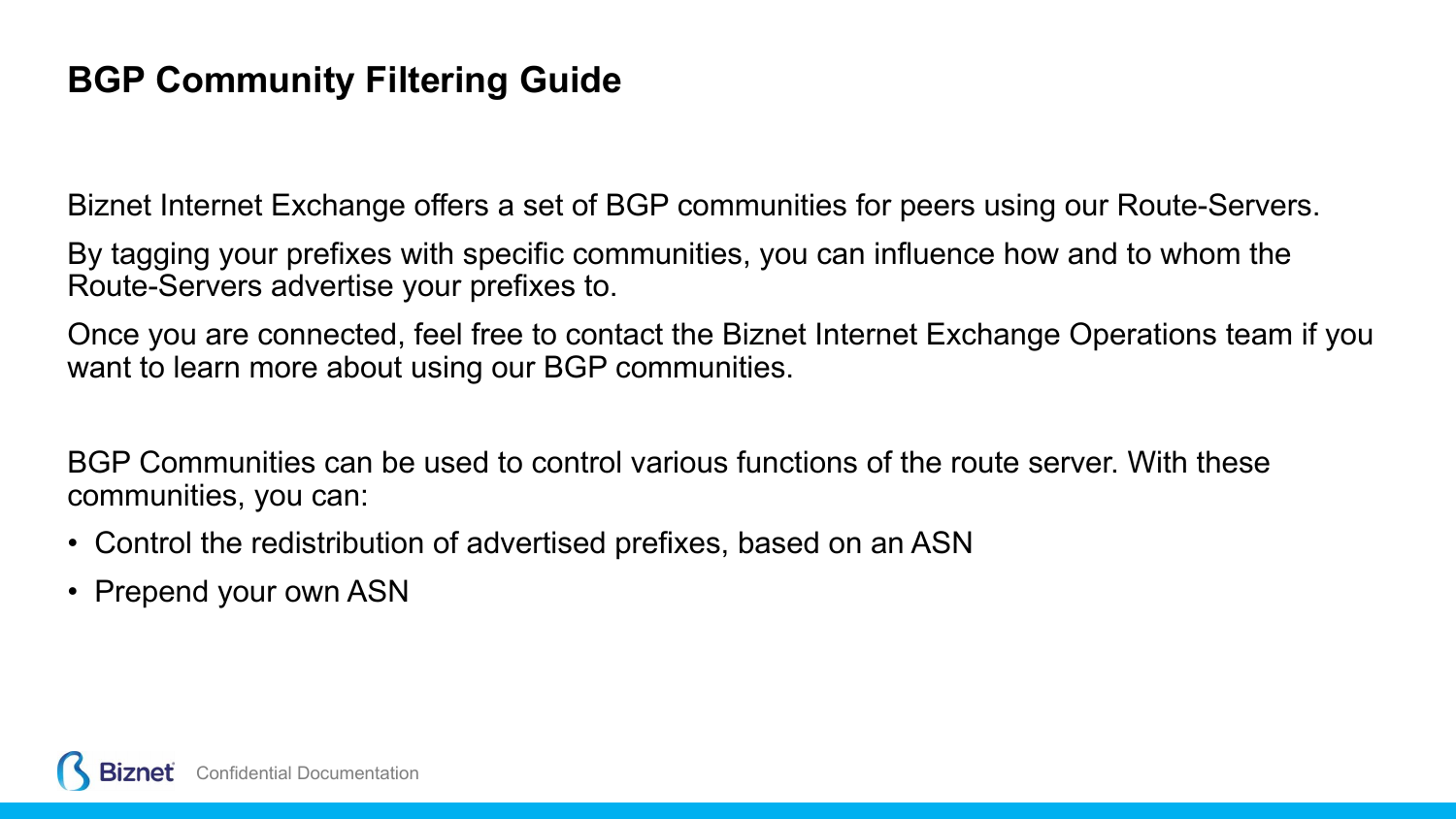### **Supporting Community**

 $\cup$ 

| <b>Regular Community</b>                 | <b>How it works</b>                                          |
|------------------------------------------|--------------------------------------------------------------|
| 0:PeerAS                                 | Don't advertise the prefix to Peer AS specified in community |
| 17451:660                                | Don't announce to Alibaba Cloud                              |
| 17451:661                                | Don't announce to Amazon                                     |
| 17451:662                                | Don't announce to Microsoft                                  |
| 17451:663                                | Don't announce to ByteDance                                  |
| 17451:664                                | Don't announce to GCP                                        |
| 17451:665                                | Don't announce to Cloud Flare                                |
| 17451:669                                | Don't announce to GGC                                        |
| 38060:101:PeerAS                         | Perform AS-Path prepend on route server. Add 1 AS in AS path |
| 38060: 102 : PeerAS                      | Perform AS-Path prepend on route server. Add 2 AS in AS path |
| 38060: 103 : PeerAS                      | Perform AS-Path prepend on route server. Add 3 AS in AS path |
| 38060: 0 : PeerAS                        | Don't advertise the prefix to Peer AS specified in community |
| 38060: 1 : PeerAS                        | Advertise the prefix to Peer AS specified in community       |
| <b>Biznet</b> Confidential Documentation |                                                              |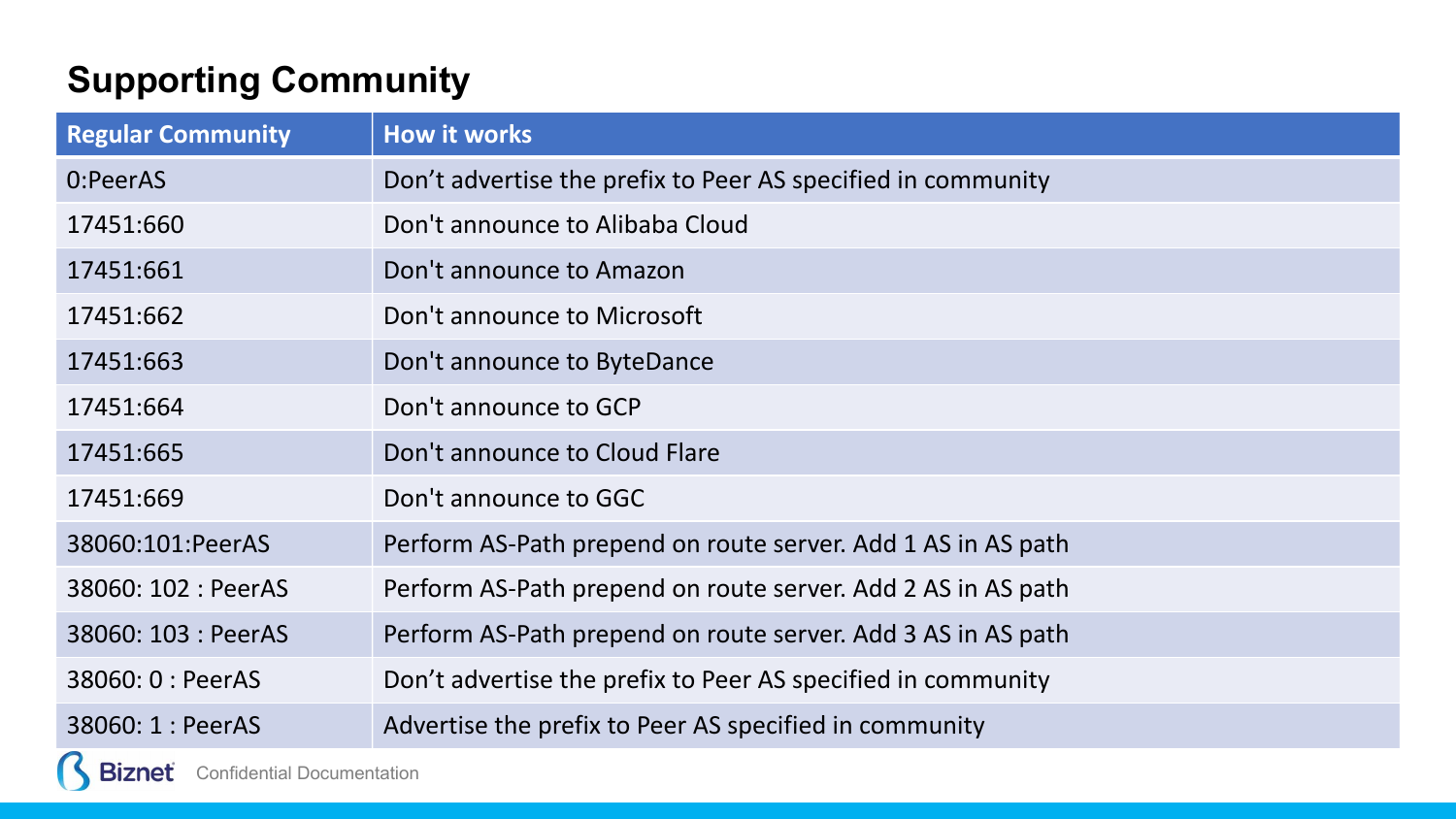## **Filtering Policy**

| <b>Name</b>             | <b>How it works</b>                                                          |
|-------------------------|------------------------------------------------------------------------------|
| Next Hop IP             | Drop prefix whose next hop IP address is not itsself                         |
| AS path lengh           | Drop prerix whose AS path length is longer than 32                           |
| bgp path first AS       | Drop prefix whose bgp path first as is not itsself                           |
| AS transit and exchange | Drop prefix whose AS path include major transit AS and Exchange              |
| bogon AS                | Drop AS rfc7607, rfc6793, rfc5398, rfc6996, rfc7300                          |
| bogon prefixes          | Drop prefix rfc1918, rfc3927, rfc5737, rfc3068, rfc2544, rfc5771, rfc6598    |
| as-set filter           | Drop prefix whose not the origin prefixes from the member and they dowstream |
| rpki                    | Drop prefix whose validity is invalid                                        |
| prefixes lenght         | Drop prefix /25 or longer (IPv4), /64 or longer (IPv6)                       |

R **Biznet** Confidential Documentation